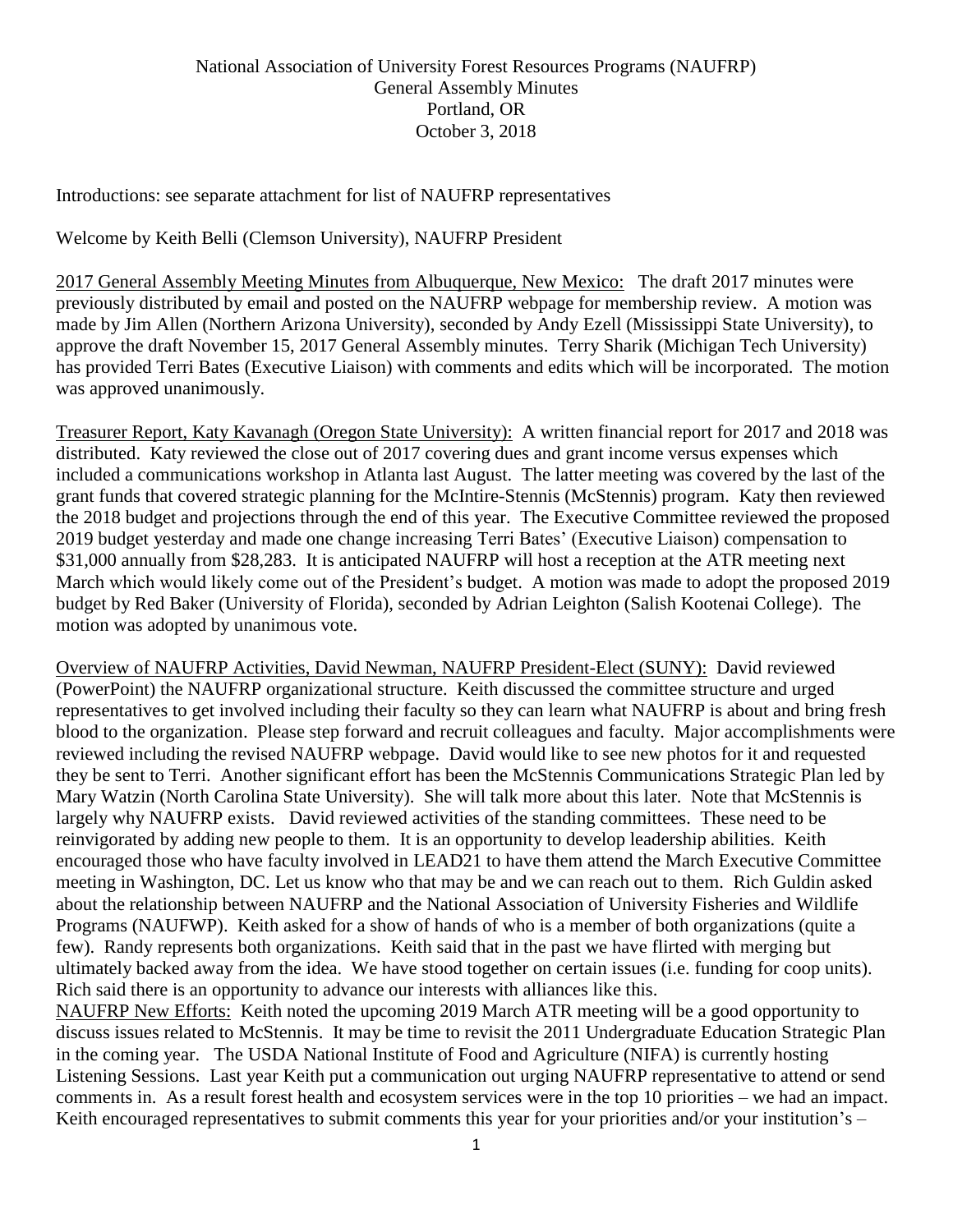have your faculty do so as well. We have been advised to put comments in your own words. Luis Tupas (NIFA) added that there will be an analysis – the more NIFA hears about an issue, the more it will be elevated and gain momentum. Information on the sessions can be found at https://nifa.usda.gov/nifalistens

Washington Update, Randy Nuckolls, NAUFRP General Counsel: Randy met with Sonny Ramaswamy (former NIFA Director) before he left office and Sonny advised NAUFRP representatives to better engage and to seek out NIFA program leaders and involvement in peer review panels. Randy encouraged NAUFRP members to advocate for McStennis and other programs on campus. The McStennis law designated that the Governors determine who the ATR is at an institution as well as the funding split if there is more than one academic program in the state. Randy advised all NAUFRP representatives to know who the ATR is at their institution. A meeting of the ATRs will occur in Washington, D.C. next March and a large attendance is hoped for. Randy discussed the status of federal appropriations in Washington as of last week. The Agriculture Appropriations bill has passed both the House and Senate with the House increasing McStennis funding to \$36 million from \$33.9. AFRI is at \$415 million in the House and \$405 in the Senate -- up from \$400 million in current year funding. Funding for Coop Units is at \$19.2 million in the House and \$17.6 in the Senate. The Farm Bill expired on September 30<sup>th;</sup>; both the House and Senate have passed bills but have not been able to agree on a couple of fundamental issues that relate mainly to the SNAP (Food Stamp) program. Funding for operations has expired; 39 programs are impacted, but not the discretionary funding NIFA programs (McStennis, AFRI, RREA). NIFA says it will have no problem getting funds to NAUFRP institutions for the first and second quarters. Randy says there is uncertainity as to what to expect from the upcoming November mid-term elections. Pollsters say that 50 races in the House are in play; many moderate Republicans in the House are retiring. Prior to September 13 (the Kavanaugh debate) polls indicated there are 10 key Senate races; 26 Senators are up for re-election of which 10 are running in states won by Trump. Randy was asked about the proposed NIFA move? He responded that the matter has the full attention of the land grant community. NIFA's building lease is up and they have to move somewhere regardless. The philosophy of the Trump Administration is decentralization. The Department of Interior Secretary Ryan Zinke is talking about doing something similar for BLM, USGS and FWS. NAUFRP signed a letter sponsored by the land grant community laying out concerns and questions about the move. The Executive Committee discussed this yesterday and decided to wait and see what the state proposals are. USDA Secretary Perdue sent a five-page letter to the House and Senate in response to their concerns which addressed some but not all their questions. Reportedly up to 70 percent of the professional NIFA staff say they will not move (about 300 employees would be affected); that would be a real loss. On a different issue, Eric Norland (NIFA) said his team is going to make public which institutions have McStennis money at risk of being returned to the US Treasury and prior to 2020, they will write to the Governors to reconfirm the ATR designation at each institution and request a five year funding plan. They want the Governors to have the financial information about what money goes unspent.

Dave Lewis, President and Terry Baker, Chief Executive Officer, Society of American Foresters: Dave Lewis introduced Terry Baker as the new CEO and provided his background. Terry spoke about looking for ways on how we can engage, work together and not duplicate efforts. The schools are the first line of engagement for foresters. Dale Greene asked if they could share the SAF slides shown yesterday to the Executive Committee? Paul Winistorfer (Virginia Tech) noted SAF is the largest forest membership organization in North America and asked how can it be more of a convener for other organizations. They are doing this in his state where they hold an annual Virginia Forestry Summit. Can SAF do this at the national level? He believes SAF has the horse power and would like this group to meet in DC with all the other groups – it would gain the attention of policy leaders and have a powerful voice on forestry issues*.* Mary Watzin referred to the SAF PowerPoint from yesterday saying that students are in so many different programs that the emphasis on certified foresters might discourage them from becoming SAF members. Jo Ellen Force (University of Idaho) asked if SAF is going to address the transition between students and full members? Diversity of age is not a new problem but new ideas are needed to help with the transitioning. Dave Lewis said the Board spent a lot of time in May looking at this; it's definitely on their radar. Terry Baker spoke of an informal poll he took among his friends about the value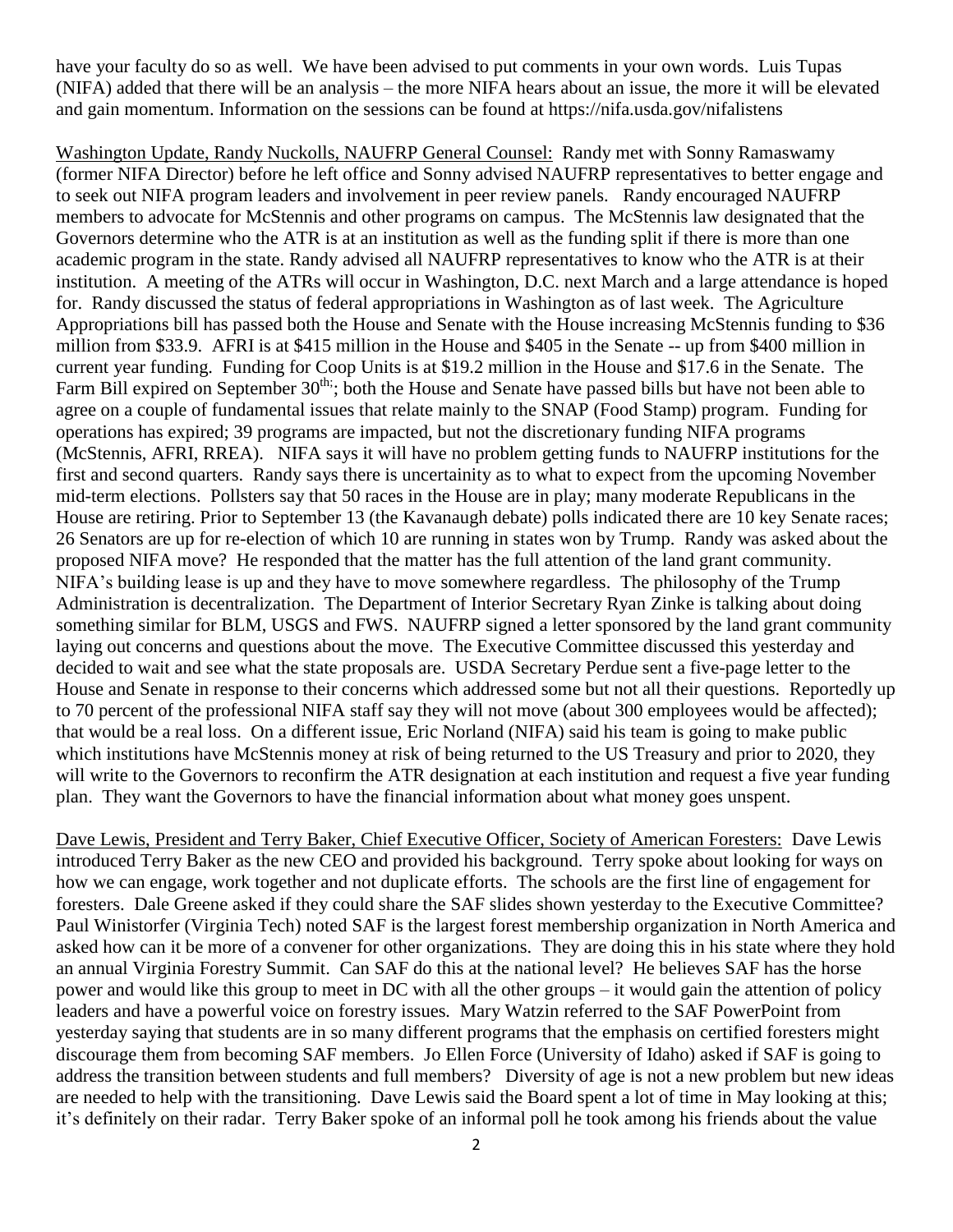of SAF and he came to the conclusion that SAF offers a unique sense of community and he wants to figure out how SAF can better support that. He met with student representatives this morning who clearly said they have a group that wants to be asked to do things and we need to do take advantage of that thoughtfully and with intent. Randy said studies have shown millennials want to have an impact but they really don't value institutions as necessary because they can come together thru social media. There is a need to convince them to be continuously involved. Randy asked Terry and Dave about the Forest Research Summit. He understands FS R&D has provided a \$100,000 research grant to SAF and has heard that the dollars are being used otherwise and would like to talk about how that money is going to be used because we thought it was going to the Summit. Terry Sharik asked about SAF's commitment to diversity? Terry Baker said it stares him in the face every day. He has worked on many efforts and the main lesson he has learned is that it is not the students but the community that influences them in following a forestry/natural resource career. We are going to have to connect with their communities which means going to the churches and not job fairs. Katy says another obstacle is meeting registration and travel costs. Give people a role and reason to participate.

USDA National Institute of Food and Agriculture: Randi Johnson noted NIFA will be moving, but whether it will be locally or out of the Washington, DC area, is unknown. Randi urged NAUFRP members to look carefully at the AFRI RFA 2019 Budget Explanatory Notes. Bioenergy is primary for forestry. She discussed the relationship of the number of proposals received and review panel composition and encouraged agency visits; consider meeting with program leaders in other areas such as crop production. They are turning into 'One USDA'. All employees will have an email change. Consolidation is for efficiency. Scott Angle is Sonny Ramaswamy's successor as agency director. Ali Mohamad noted that the Workforce Development Program has a RFA coming that may be of interest. The Office of Inspector General audited the McStennis program last year. NIFA is not the only USDA agency with funding for forestry. Look at the Rural Development agency programs; they have funding for natural resources. For example water programs are funded at \$4 billion whereas in NIFA they are at \$1.6 billion. Randy agrees and says if you have economic development or business faculty have them look at this agency's programs. It could mean funding for tech transfer for faculty. Daniel Cassidy said the McStennis RFA has passed clearance and should be released this Friday.

Mary Watzin (North Carolina State University), McStennis Strategic Communications: Mary reviewed what steps she has taken since last year as the Ad Hoc Communication Chair for NAUFRP. She tried to convene a group of NAUFRP institution communicators but that was not successful. Since then she has worked closely with her own communications person Sarah Corica. She reviewed the goals and challenges for NAUFRP Communications (PowerPoint). One of the significant challenges is how few people know the value of the McStennis program. Sarah googled McStennis and found only four sites that reference it and only one was an institution (Univ. of Vermont). Mary was asked if this was only McStennis or does it include the Hatch program? She said the agriculture community is much more effective in their communications and advocacy. She displayed the example one pager developed for the NC State tree genetics program which is McStennis funded. This could be used as a template that all NAUFRP would use and build upon. It is intended to be short text, a photo, shared collaborations around McStennis -- the same format would be used by each school illustrating a co-branded federal and state partnership. Mary was asked why NIFA wasn't depicted. She said that needs to be talked about. Tom DeLuca was very supportive of what Mary has developed and said every institution has a website and should be mentioning McStennis. Mary said we can have a robust debate about some of the language; the communicators can help and she cited an example of how the term 'landscape' means different things to different people. Terry talked about the key messages and concerns from yesterday -- society vs forest products. Keith Gillis (University of California-Berkley) said 'working' forests doesn't work for them. Andrew Storer (Michigan Tech) said watershed, recreation, aesthics are the words that work for them. Randy said Mary deserves tremendous credit for the work she has done. We need to think about the language, but there appears to be consensus on the concept and next steps. Mary will send the template to be populated with instructions. Keith emphasized the need to use our communications people. The audience is the general public and legislative staffers. We want to keep it simple. McStennis is about innovation and applied research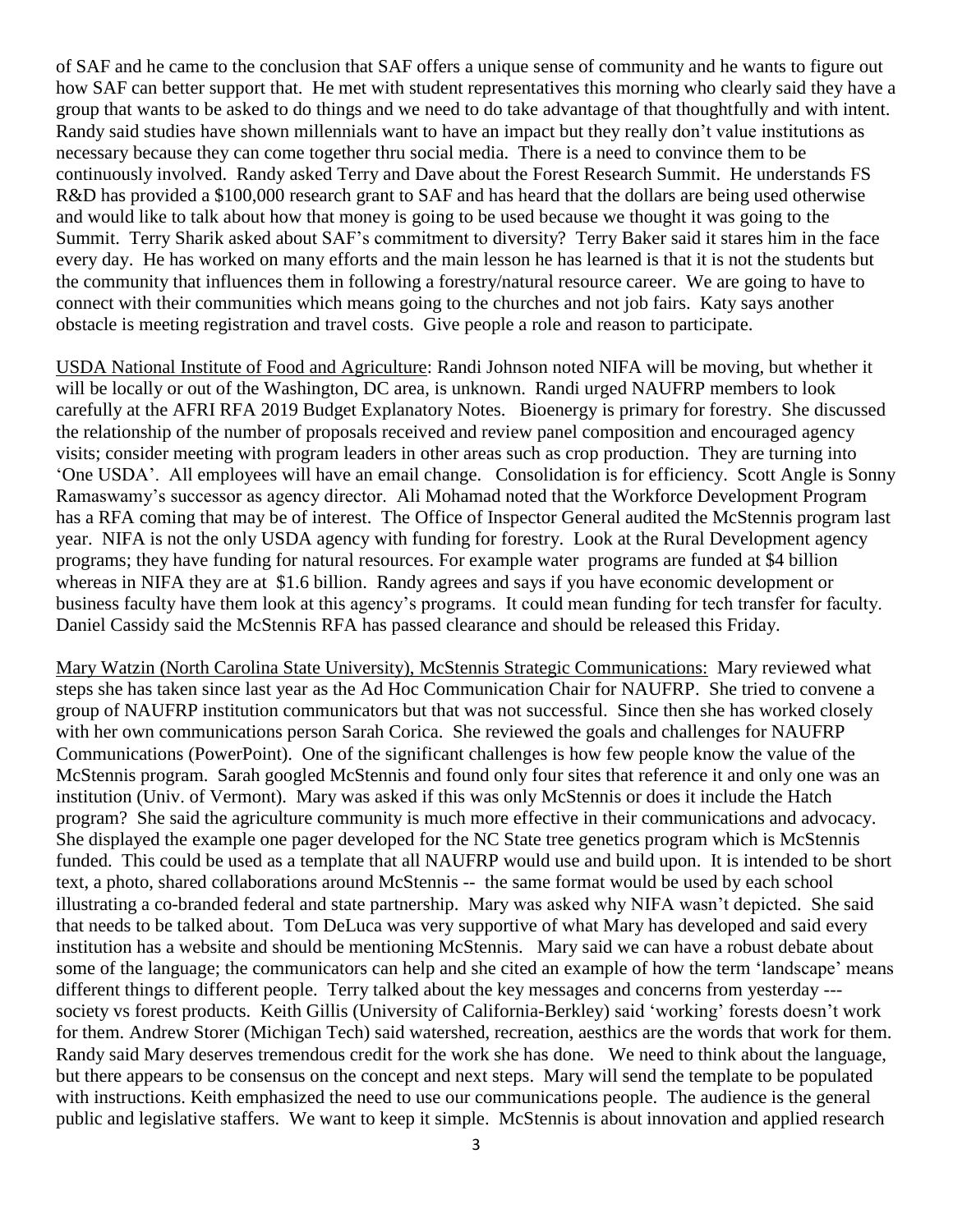as well as training future scientists – that's what we need to convey. Eric thinks this is a terrific template that NIFA can use. Jay Sullivan (Virginia Tech) asked Mary to send the PPT with template so the communicators have the background.

ATR Meeting, Daniel Cassidy and Eric Norland, NIFA: Half of the ATRs are non-foresters. For the March 2019 meeting they want the actual ATRs, not subs although they will welcome a contingency. The Planning Committee for the ATR meeting includes David Newman, Sue Blodgett (Iowa State) and Mary Watzin. They expect to devote half a day to science issues and half a day about program administration. The date is set for March 7 in DC at a location to be determined. The ATRs are those who are held accountable by NIFA. Daniel said a lot of new ATRs have asked about training. Let him know your interest and they can set something up. Randy noted that USDA is working on a common set of Guidelines/Manual for all programs that should be completed by the March meeting (currently there are separate manuals for the different programs). The agency staff are proposing that by FY 2020 institutions will allowed to only carry over 50 percent of their McStennis allocation to encourage spending down the funds. This would also apply to Hatch. Eric said this 50 percent is not a line in the sand; extensions can be requested. As mentioned earlier, McStennis was audited last year. The auditors were asking questions about original regulations so NIFA is now asking for budget plans. Keith Gillis says the budget needs to be relevant. Daniel will send the "Essentials of Budget Proposals" to Terri for distribution. In FY 2020, they will begin using a new OMB form that requires budget forecasting. Jim Allen recommended allowing time at the ATR meeting to discuss the McStennis Strategic Plan.

Forest Research Summit, Rich Guldin: A national research summit emerged as a recommendation from the 2017 Blue Ribbon Commission Report on Forest Products Research & Development in the  $21<sup>st</sup>$  Century. The report posited increasingly major changes to the forest sector and articulated a need for a forum involving leaders of influence and maturity to describe a path forward. The goals for a summit were laid out in the funding request: 1) determine consensus on research challenges (national and regional); 2) develop recommendations for a more effective structure to meet those challenges and 3) recommend a coordinated system to review, recognize and update challenges. The US Endowment is starting to bring people together. Forest Service R&D has committed funding as has the Endowment. A proposal has also been submitted to NIFA which they are waiting to hear back on. The Endowment is working with the National Science Foundation, Department of Energy and USDA to identify the right people. Once the funding is committed they envision 8-10 months to put the Summit together – that is enough time for a thoughtful discussion about who are the right invitees who will be forward looking. Rich says a set of briefing papers will need to be developed for the participants.

## Regional Report Out On Research Priorities:

*Western NAUFRP, Linda Nagel (Colorado State University):* Fifteen people participated in their discussion. Priorities include: 1 - fire and fuel management 2 - markets for future wood products 3 - system based analysis (balance management/ecosystem services) 4 - forest health and resilience in context of climate change 5 managing watersheds for sustainable water supply and quality. The West had an addendum: relook at increasing the indirect return rate allowed by the US Forest Service.

*Northeastern NAUFRP, Mike Messina (Pennsylvania State University)*: 1 - low value trees/bio-economy (new products) 2 - international trade issues 3 - labor force shortages 4 -forest health (invasives, climate change, deer….) 5 - Changes in ownership patterns (keeping forests in forests) 5 - ecosystem services

*North Central NAUFRP, Bob Wagner (Purdue University):* Responses were from seven institutions: 1 – sustainability and restoration of oak-hickory/northern hardwood forests 2 - managing invasives for forest health 3 - climate change adaptation 4 - using forests to enhance urban and rural communities 5 - water quality enhancement and watershed management 6 - utilizing emerging tools/technologies like big data and identifying tools needed (may not be research)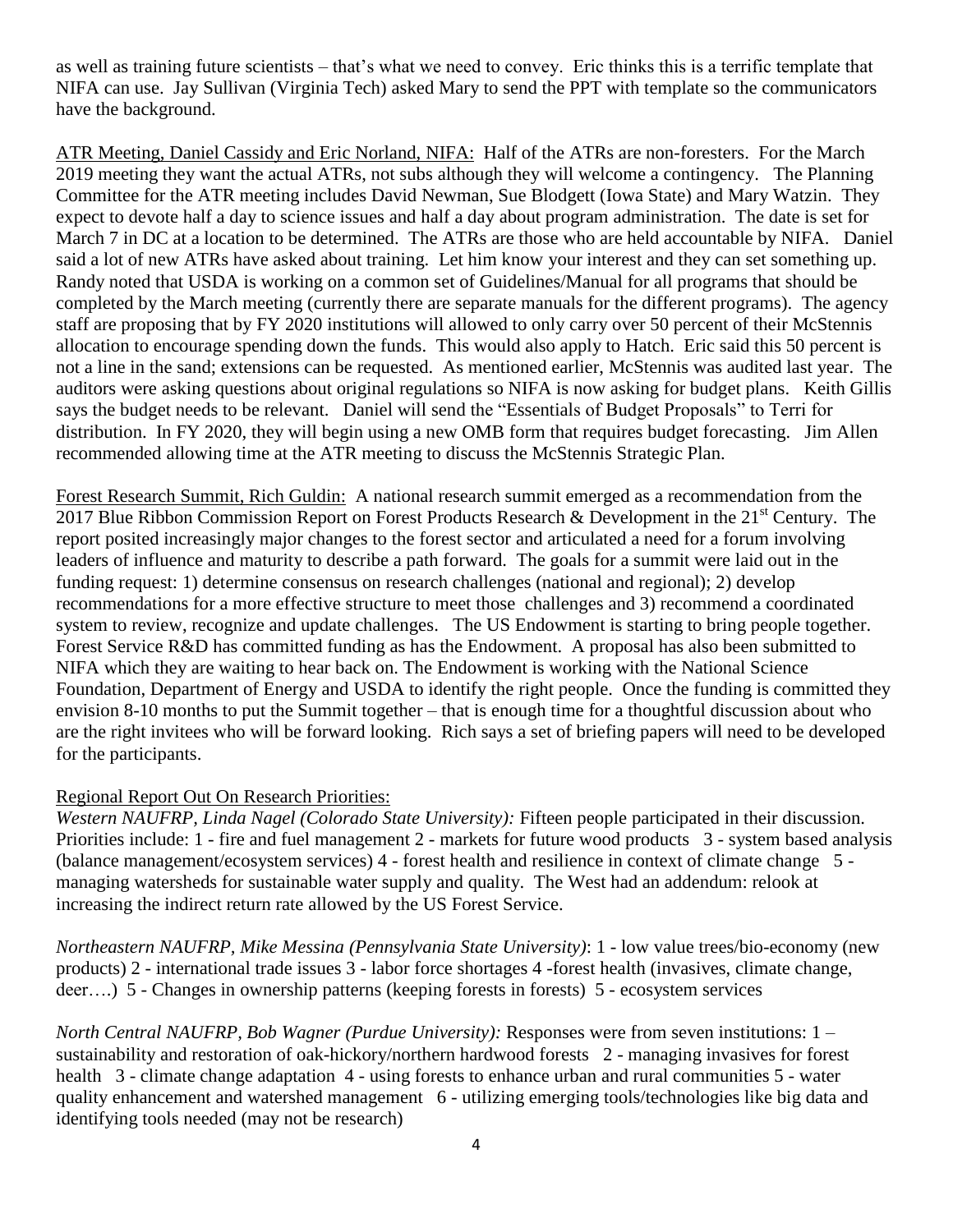*Southern NAUFRP, Dale Greene (University of Georgia):* 1 - invasive plants and animals/forest health 2 forest markets (competition) 3 - water quality and quantity 4 - ecosystem services 5 - climate change impacts.

Keith sees patterns among the regional groups. These are water (4 of 4); markets (encompasses international and bio economy) (3 of 4); forest health (4 of 4); ecosystem services (3 of 4); climate change adaptations (3 of 4). Send Keith the detailed results and also regional priorities. Katy noted T&E did not come up: based on her experience in the south she thinks it would have if there were more managers in the room. Ted Howard (University of New Hampshire) asked if the groups missed anything? Were we really thinking ahead because this exercise seemed too easy? Perhaps we were not thinking outside the box. And this all seems supply-side driven and does not necessarily assess what Society wants nor encourages their education. These thoughts did not occur to him until he saw the uniformity in the regional responses. John Hayes (Colorado State University) agreed; this may reflect the lack of diversity in this group*.* Our agendas are shaped by filters Keith points out that our faculty and students are fed by us. Jim Allen asked what is NAUFRP's role in the Research Summit? Keith said we want to be involved in the planning process and provide a point of contact -- both part of the process and part of the Summit. David feels we need to push to be more involved. John suggested we stake a position that a specific numbers of spots be filled by NAUFRP. Keith said Red, as Research Chair, is the point person. They are talking about 40 people being participants.

Forest History Society (FHS), Steve Anderson: The Forest History Society has seen a lot of change since its founding in 1940. They preserve the archives of SAF, AF&PA, NAPFSC/NAUFRP and recently Weyerhaeuser who has sent 31 pallets of materials. Steve showed pictures and described the new building. They are going from 5,500 to 17,000 square feet. Over \$300,000 in wood materials have been donated. The total cost will be \$7 million; they have raised about \$5.6 million to date with a balance of \$400,000 yet to be brought in. They bought 18.6 acres from Duke University. Steve asked the group about material related to the history of forestry education. Terry Sharik referred him to Pat Williams at Stephen F Austin University.

2018 Family Forest Education Award, Keith Argow, National Woodland Owners Association: Keith Argow presented the 2018 award to the University of Kentucky for their comprehensive education program. It was accepted by Jeff Stringer, Department Chair. Keith Argow said the NWOA magazine has 45,000 subscribers. He asked for institutions to support the magazine by advertising in it. Keith asked that Terri send a media kit he will provide out to the NAUFRP listserve. Keith Belli thanked Andy Ezell (Mississippi State University) for his service as NAUFRP Extension Chair. That chair is moving to Jeff Stringer.

Resolutions: Keith Belli read a Resolution presented to Terry Sharik on behalf of his retirement and many years of service to NAUFRP. David Newman presented a plaque to Keith Belli and read a Resolution of appreciationg for his leadership as NAUFRP President 2017-2018.

Keith described the process of how NAUFRP elects officers; he feels this needs to be more broadly discussed. The process is outlined in the NAUFPR By-laws. The last real election (between two people) was some years ago. Since then we have essentially only been putting up one person. Katy has agreed to be nominated as Treasurer and Janaki Alavalapati (Auburn University) to be nominated as President-Elect. All other Executive Committee positions/chairs are appointed by the President. Elections are for the positions of Secretary-Treasurer and President-Elect. Keith opened the floor to nominations other than Katy. None were made. Keith moved to close nominations, seconded by Andrew Storer. Katy was elected unanimously. Keith opened the floor for nominations for President-Elect other than Janaki. There were none. Keith Blatner moved to close nominations, seconded by Jeff Stringer. Janaki was elected unanimously. Keith again emphasized the desire to bring fresh, new blood into NAUFPR and urged NAUFRP members to consider becoming involved. All meetings are open. Jim Allen says he is exiting off the Executive Committee and suggested thinking about the